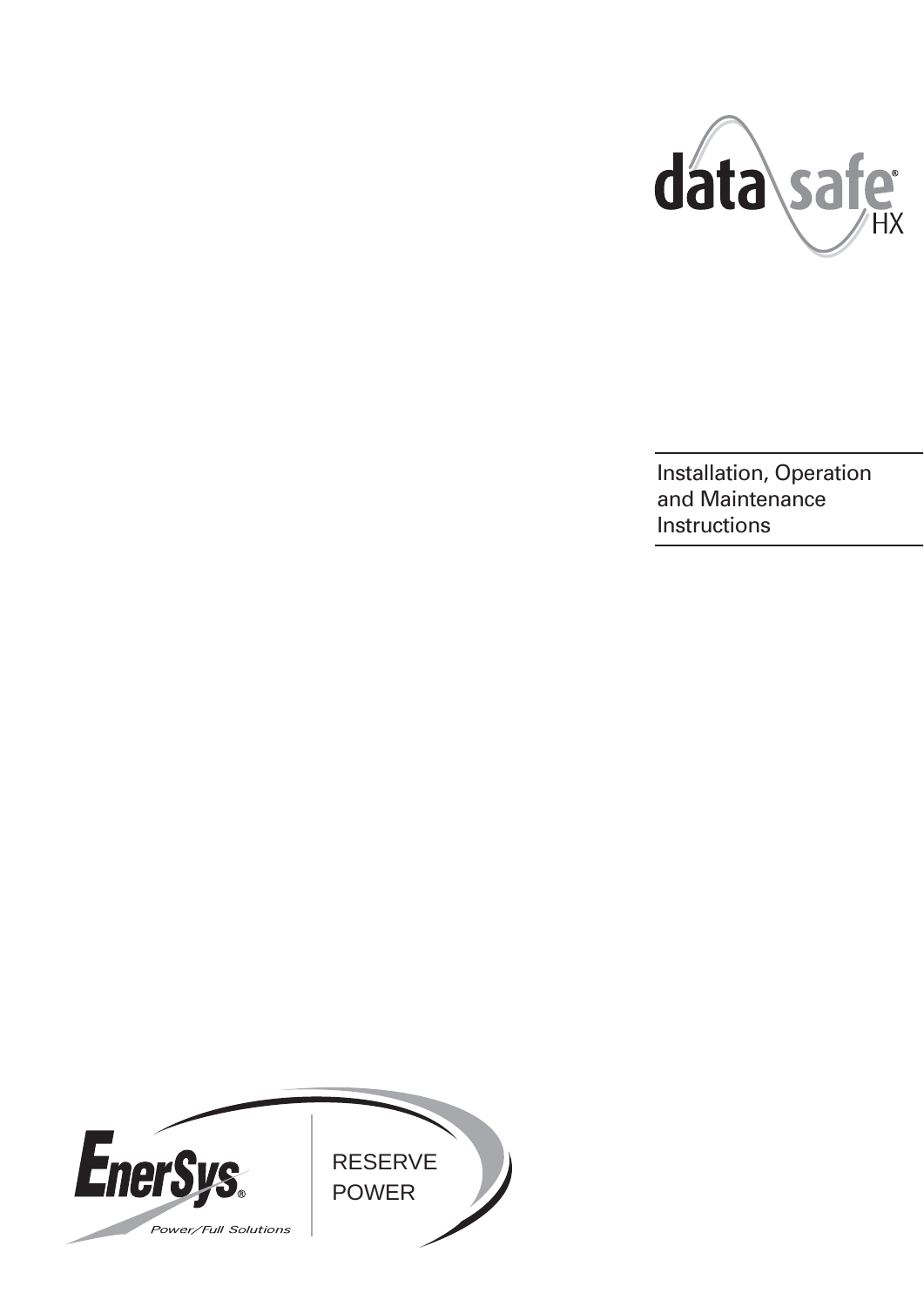# **IMPORTANT**

Please read this manual immediately on receipt of battery before unpacking and installing. Failure to comply with these instructions will render any warranties null and void.

## **CARE FOR YOUR SAFETY**



### **Handling**

DataSafe® HX batteries are supplied in a fully charged state and must be unpacked carefully to avoid very high short-circuit currents between terminals of opposite polarity. Use care when handling and moving batteries. Appropriate lifting equipment must be used.

#### **Keep flames away**

In case of accidental overcharge, a flammable gas can leak off the safety vent.

Discharge any possible static electricity from clothes by touching an earth connected part.

### **Tools**

Use tools with insulated handles.

Do not place or drop metal objects on the battery. Remove rings, wristwatch and articles of clothing with metal parts that may come into contact with the battery terminals.

### **RECEIVING THE SHIPMENT**

Carefully examine the battery shipment upon arrival for any signs of transit damage and that it agrees with the materials list or packing slip. Be very careful not to inadvertently discard any accessories contained in the packing material.

Batteries contain sulphuric acid in glass fibre separators.

Use rubber gloves when handling broken or damaged containers in case of acid leakage.

## **STORAGE**

Store DataSafe HX batteries in a dry, clean and preferably cool location.

Since the batteries are supplied charged, storage time is limited. In order to easily charge the batteries after prolonged storage, it is advised not to store them more than:

- 6 months at ambient temperature no warmer than 25°C
- 4 months at 30°C
- 2 months at 40°C

Give the batteries a freshening charge before the end of the recommended storage interval. A refreshing charge shall be performed using 2.26 V/cell at 25°C for 96 hours or until the charge current does not vary for a 3 hour period.

The necessity of a charge can also be determined by measuring the open circuit voltage of a stored battery. Charging is advised if the voltage drops below 2.07 V/cell.

Maximum total storage prior to installation is 2 years from the date of shipment from the factory to the customer. Freshening charges are required before the end of the storage time period or more frequently, as noted above. Failure to observe these conditions may result in greatly reduced capacity and service life.

#### **FAILURE TO CHARGE AS NOTED VOIDS THE BATTERY'S WARRANTY.**

## **INSTALLATION**

Install in a clean and dry area. DataSafe HX batteries release minimal amounts of gas during normal operation (gas recombination efficiency ≥ 95%). They can be installed near the main equipment. Batteries must be installed in accordance with local, national and international regulations and manufacturers instructions.

#### **Temperature**

Avoid placing the battery in areas of high temperature or in direct sunlight. The battery will give the best performance and service life when working at a temperature between 20°C and 25°C. The maximum operating temperature range is -30°C to +45°C.

#### **Ventilation**

Under normal conditions gas release is very low and natural ventilation is sufficient for cooling purposes and inadvertent overcharge, enabling DataSafe HX batteries to be used safely in offices and with main equipment. However care must be taken to ensure adequate ventilation when placed in cabinets. Batteries must not be placed in sealed cabinets.

#### **■ Security**

All installation and ventilation must comply with the current local, national and international regulations.

#### **Mounting**

EnerSys® battery racks or cabinets are recommended for proper installation.

Assemble the rack according to instructions. Place the monoblocs or cells on the rack and arrange the positive and the negative terminals for connection according to the wiring diagram. Check that all contact surfaces are clean and apply the bloc or cell connectors and the terminal screws. Tighten the screws securely. Follow the polarity to avoid short circuiting of cell groups. Finally connect the battery terminals. It is important that the battery is mounted firmly.

#### **Installation of High Voltage Batteries**

A battery consisting of 60 or more cells connected in series presents additional hazards and the following notes on installation should be employed.

- Limit the battery voltage by omitting inter-cell connectors to give a maximum section voltage of 120V or 60 cells.
- The omitted inter-cell connectors should be chosen such that they are in an easily accessible position. These connectors should only be fitted with the load and charger isolated and when the rest of the installation is complete.
- Never work alone on high voltage batteries.
- Always use insulated tools and wear approved high voltage insulating gloves.
- When supplied, fit the "high voltage battery" warning labels in a prominent position.

#### **Torque**

Tighten the nuts or bolts to the recommended levels of fastening torque indicated below. A loose connector can cause problems in charger adjustment, erratic battery performance, possible damage to the battery and/or personal injury.

| DataSafe® HX<br><b>Battery Type</b> | Torque<br>Settings (Nm) | DataSafe <sup>®</sup> HX<br><b>Battery Type</b> | Torque<br>Settings (Nm) |
|-------------------------------------|-------------------------|-------------------------------------------------|-------------------------|
| 12HX25                              | not applicable          | 12HX330                                         | $6.5 + 5%$              |
| 12HX35                              | not applicable          | 12HX380                                         | $6.8 + 4\%$             |
| 6HX50                               | not applicable          | 12HX400                                         | $6.5 + 5\%$             |
| 12HX50                              | not applicable          | 12HX505                                         | $6.5 + 5\%$             |
| 12HX80                              | $3.5 + 5%$              | 12HX540                                         | $6.5 + 5\%$             |
| 12HX105                             | $3.5 + 5%$              | 6HX800                                          | $6.5 + 5\%$             |
| 12HX135                             | $3.5 + 5%$              | 15HX550F-FR                                     | $11.9 + 5\%$            |
| 12HX150                             | $5.0 + 5\%$             | 16HX800F-FR                                     | $11.9 + 5\%$            |
| 12HX205                             | $6.5 + 5%$              | 16HX925F-FR                                     | $11.9 + 5%$             |
| 12HX300                             | $6.5 + 5%$              |                                                 |                         |
| 12HX330e                            | $6.8 + 4\%$             |                                                 |                         |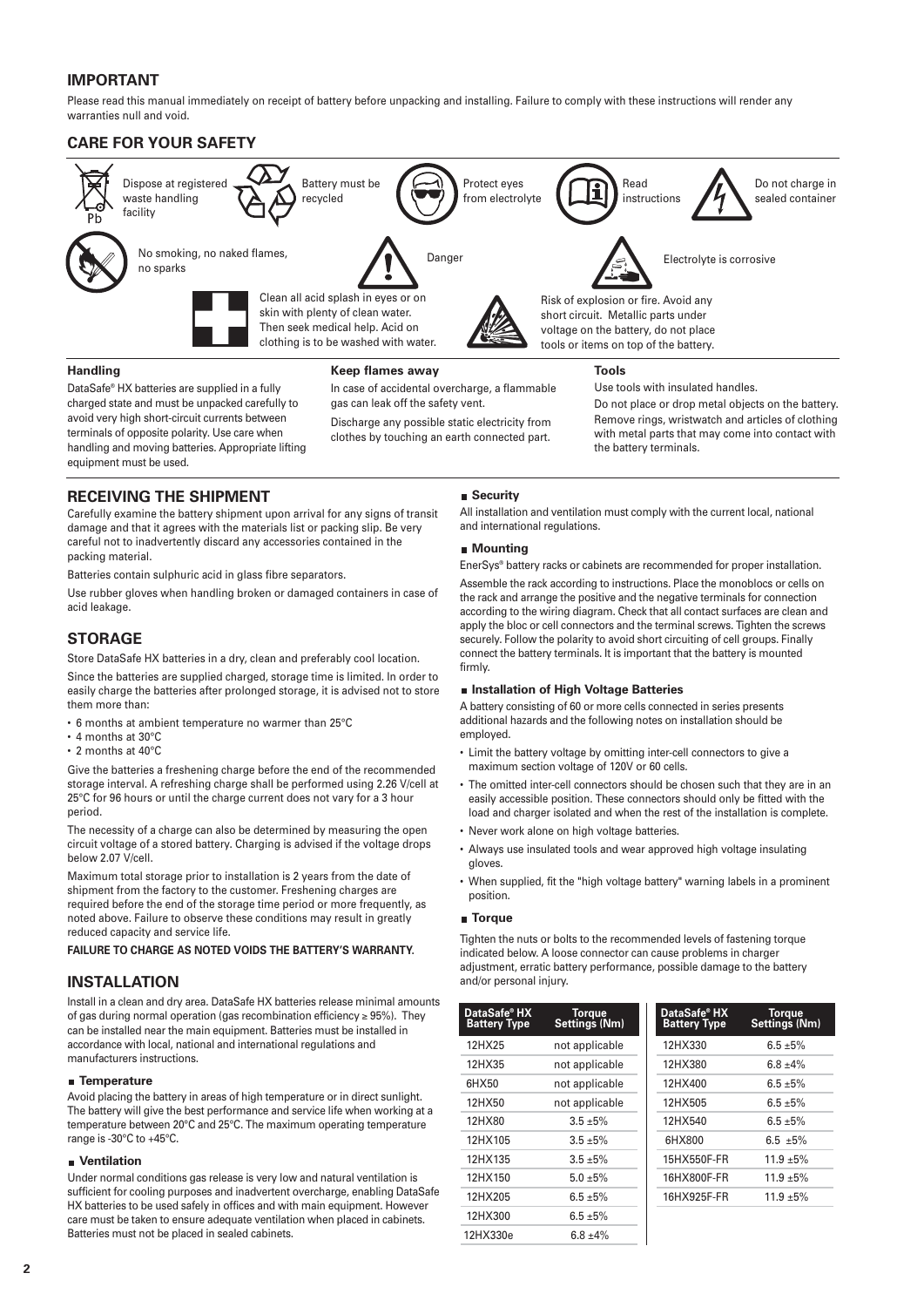

### **CELLS IN PARALLEL STRINGS**

When using constant voltage chargers, ensure that the connections between the charger and the end of each string within the battery have the same electrical resistance. Parallel strings must be limited to five strings.

### **CHARGING**

### **Float Voltage**

The float/charge voltage is 2.26 V per cell at 25°C. When the average ambient temperature deviates more than  $\pm$  5°C from the reference, it is necessary to adjust the float voltage as follows :

| <b>Temperature</b>           | <b>Float Voltage</b> |
|------------------------------|----------------------|
| $0^{\circ}$ C                | 2.33 to 2.36 Vpc     |
| $10^{\circ}$ C               | 2.30 to 2.33 Vpc     |
| $20^{\circ}$ C               | 2.27 to 2.30 Vpc     |
| 25°C (reference temperature) | 2.24 to 2.27 Vpc     |
| $30^{\circ}$ C               | 2.23 to 2.26 Vpc     |
| $35^{\circ}$ C               | 2.21 to 2.24 Vpc     |

Due to the phenomena of gas recombination a difference of  $\pm 2\%$  (earlier in float life  $\pm$  5% is common) for an individual cell voltage can be observed. However the total voltage of the battery shall be within the limits stated above.

#### **Charging Current**

Utilising a constant voltage charger results in a charging current that is self limiting.

#### **Fast Recharge**

Occasionally (4 or 5 times a year) the battery may be recharged at 2.40Vpc with a current limited to the values listed in the Table 2. Fast charging should be stopped after approximately 10 or 15 hours.

#### **Ripple Current**

Unacceptable levels of ripple current from the charger or the load can cause permanent damage and a reduction in service life. It is recommended to limit the continuous ripple current to the values of the Table 2 (in amperes).

### **State of Charge**

The battery state of charge can be determined approximately by measuring the open circuit voltage after the battery has been at rest for a minimum of 24 hours at 25°C.

| <b>State of charge</b> | <b>Voltage</b>      |
|------------------------|---------------------|
| 100%                   | 2.12 to 2.14 V/Cell |
| 80%                    | 2.09 to 2.11 V/Cell |
| 60%                    | 2.05 to 2.08 V/Cell |
| 40%                    | 2.01 to 2.04 V/Cell |
| 20%                    | 1.97 to 2.00 V/Cell |

## **DISCHARGING**

### **End of Discharge Voltage**

The end of discharge voltage must be limited to 1.60Vpc.

A protecting system shall have to be installed to prevent deep discharge.

#### **Discharged Cells/Monoblocs**

DataSafe® HX batteries must not be left in a discharged condition after supplying the load, but must be immediately returned to float recharge mode. Failure to observe these conditions may result in greatly reduced service life and unreliability.

#### **Accidental Deep Discharge**

When the battery is completely discharged, the sulphuric acid is completely absorbed and the remaining electrolyte consists only of water. At this point, the sulphation of the plates is at its maximum, considerably increasing the cell's internal resistance.

**Important notice:** this type of deep discharge will provoke a premature deterioration of the battery and a noticeable effect on life expectancy.

### **Effect of temperature on capacity**

Correction factor of the capacity, according to temperature.

| <b>Temperature</b> | <b>Correction Factor</b> |  |
|--------------------|--------------------------|--|
| $5^{\circ}$ C      | 0.84                     |  |
| $10^{\circ}$ C     | 0.88                     |  |
| $15^{\circ}$ C     | 0.93                     |  |
| $20^{\circ}$ C     | 0.97                     |  |
| $25^{\circ}$ C     | 1.00                     |  |
| $30^{\circ}$ C     | 1.03                     |  |
| $35^{\circ}$ C     | 1.05                     |  |
| $40^{\circ}$ C     | 1.07                     |  |
|                    |                          |  |

**Table 1**

## **MAINTENANCE/CHECKS**

DataSafe HX batteries are maintenance free, sealed, lead acid batteries and need no water addition.

**Warning:** The cases and lids shall be kept dry and free from dust. Cleaning must be done only with a damp cotton cloth. Do NOT use any type of oil, solvent, detergent, petroleum-based solvent or ammonia solution to clean the battery containers or lids. These materials will cause permanent damage to the battery container and lid and will invalidate the warranty.

Check monthly that the total voltage at battery terminals is (N x 2.24 to 2.27 V) for a temperature of 25°C (N being the number of cells in the battery).

Every 12 months, read and record the following:

- Individual cell or unit voltages (volts)
- Cell-to-cell connection resistance (ohms)
- Terminal connection resistance (ohms)

• Ambient temperature in the immediate battery environment

Keep a logbook to record values, power outages, discharge tests, etc.

An autonomy check can be carried out once or twice a year.

The above record taking is the absolute minimum to protect the warranty. This data will be required for any warranty claim made on the battery.

## **RECOMMENDED CURRENT LIMIT VALUES WHEN RECHARGING WITH CONSTANT VOLTAGE RECHARGING METHOD**

| DataSafe®HX<br><b>Battery</b><br><b>Type</b> | <b>Maximum charging</b><br>current (A) | <b>Max recommended rms</b><br>value of the alternating<br>component (A) |
|----------------------------------------------|----------------------------------------|-------------------------------------------------------------------------|
| 12HX25                                       | 0.5                                    | 0.25                                                                    |
| 12HX35                                       | 0.7                                    | 0.35                                                                    |
| 6HX50                                        | 1.0                                    | 0.5                                                                     |
| 12HX80                                       | 1.5                                    | 0.75                                                                    |
| 12HX105                                      | 2.0                                    | 1.0                                                                     |
| 12HX135                                      | 2.5                                    | 1.25                                                                    |
| 12HX150                                      | 3.5                                    | 1.75                                                                    |
| 12HX205                                      | 4.0                                    | 2.0                                                                     |
| 12HX300                                      | 7.0                                    | 3.5                                                                     |
| 12HX330e                                     | 8.0                                    | 4.0                                                                     |
| 12HX330                                      | 7.0                                    | 3.5                                                                     |
| 12HX380                                      | 8.5                                    | 4.25                                                                    |
| 12HX400                                      | 8.5                                    | 4.25                                                                    |
| 12HX505                                      | 10.0                                   | 5.0                                                                     |
| 12HX540                                      | 10.0                                   | 5.0                                                                     |
| 16HX550F                                     | 12.0                                   | 6.0                                                                     |
| 16HX800F                                     | 20.0                                   | 10.0                                                                    |
| 16HX925F                                     | 23.0                                   | 11.5                                                                    |